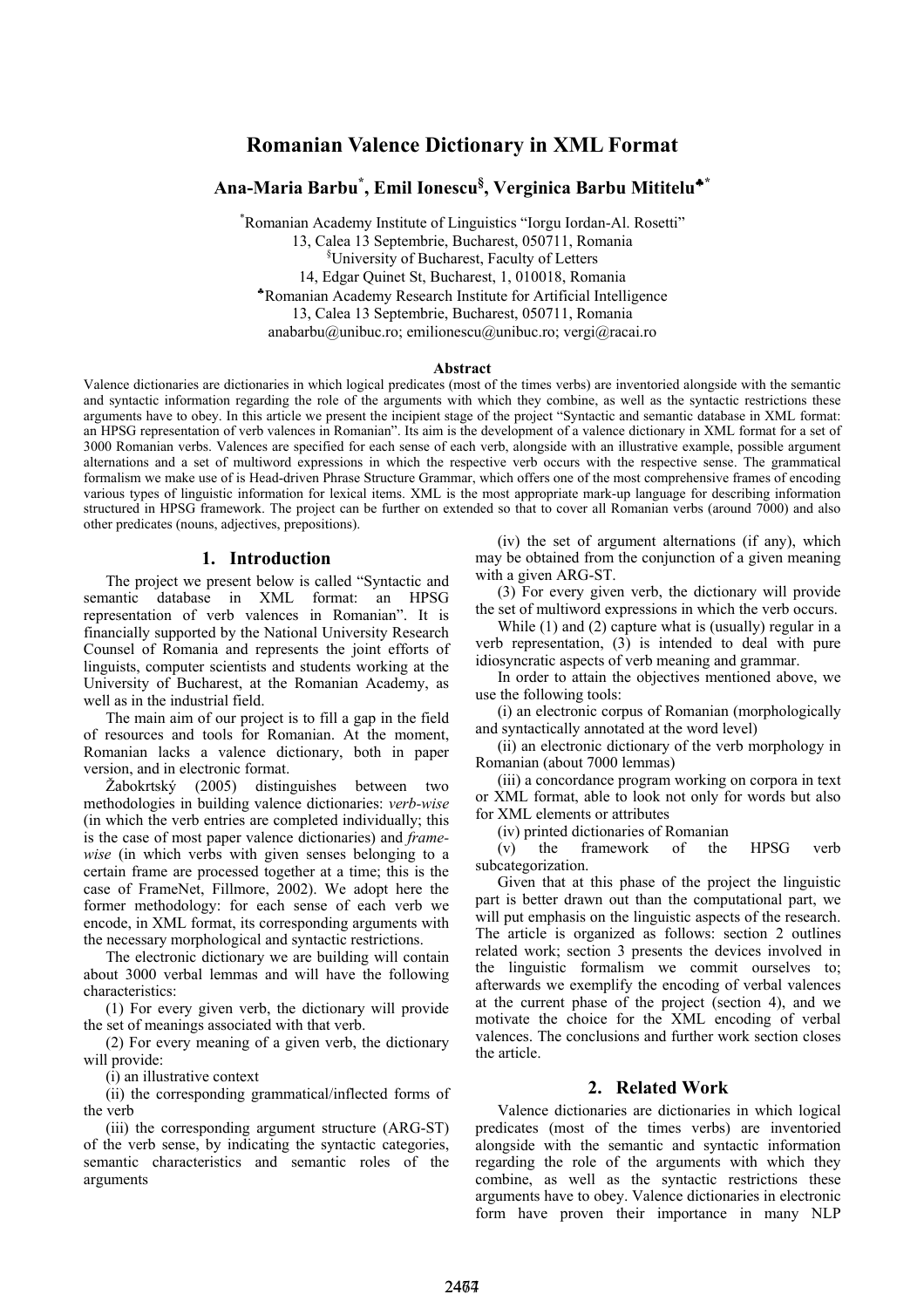applications, such as (deep and shallow) parsers' development, Question-Answering, Machine Translation, Information Extraction.

Valence dictionaries are either in paper form (for German, Polish, Slovak, Bulgarian, Russian), or in electronic form (for English, German, Japanese, Bulgarian, French and Dutch, Czech, Polish, Russian, Armenian, Turkish, Arabic, Chinese, Indonesian) (for a presentation of these projects see Žabokrtský, 2005).

The procedure for creating valence dictionaries differs from one project to another: some are created entirely manually (especially the paper ones, but also VALLEX, Žabokrtský, 2005, which was created for the most frequent verbs in Prague Dependency Treebank (PDT) and is XML-encoded; the valence frames are created for each sense of the target verbs relying on the annotations in PDT), others in a semiautomatic way (the Japanese-English valence dictionary).

Both the Polish syntactico-semantic lexicon (Przepiórkowski, 2004) and the Bulgarian valence dictionary in electronic form (Balabanova & Ivanova, 2002) use Head-driven Phrase Structure Grammar (HPSG) (Pollard & Sag, 1987, 1994; Sag & Wasow, 1999) for representing grammatical knowledge.

There have been attempts to extract subcategorization frames (SF) for verbs from corpora, using machine learning techniques: Manning (1993), Briscoe & Carroll (1997), Carroll et al. (1998), Sarkar & Zeman (2000), Maragoudakis et al. (2001). Except for the last paper, the other ones make use of syntactically parsed corpora. Maragoudakis et al. use Bayesian Belief Networks and support vector machines to learn SF from corpora. All these approaches do not distinguish between various senses of verbs. Korhonen & Preiss (2003) suggest a way to improve the automatic acquisition of SF from corpora using a word sense disambiguation system. Bazili et al. (1999) use conceptual clustering for learning verb SFs. Salgueiro et al. (2005) present an unsupervised method for learning verb argument structures from corpora, making use of POS and named entity tagging.

### **3. Devices Involved in the Linguistic Representation in HPSG**

HPSG offers one of the most comprehensive frames of encoding various types of linguistic information for lexical items. Apart from phonological information – which does not play a particularly important role in our lexical representations – one may easily represent morphological, syntactic and semantic properties of words

HPSG makes use of the language of feature structures as a general device for encoding linguistic information. Minimally, a feature structure is an attribute-value pair, in which the attribute is expressed by capitals. The attribute has a value which is symbolized by italics. The value is called *a type* (or a sort). For instance, given the attribute CASE, one of its possible values is the type nominative (*nom*). The statement that a certain linguistic item bears case nominative is therefore expressed as follows: [CASE: *nom*]. This is a representation of a feature structure and it is called an attribute-value matrix (AVM). Representing syntactic, semantic and morphological properties of lexical items amounts to use AVMs in which relevant information is displayed.

## **3.1. Elements Involved in the HPSG Lexical Representation**

Attributes involved in representing subcategorization properties of verbs are HEAD, ARG-ST (argument structure) and a part of the content representation, namely the one dealing with semantic roles.

The HEAD feature indicates the part of speech to which a given lexical item belongs, as well as certain morphological properties. We are interested in those HEAD properties that are relevant for subcategorization and argument alternations (if any). These properties may be captured by means of the features VFORM (verb form) AGR (agreement) and CLTS (clitics).

In Romanian, as in other languages, impersonal meaning of verbs is expressed by finite forms in the third person singular: *Eu dorm*/ *El doarme*/ *Se doarme* ("I sleep/ He sleeps/ One sleeps"). This information is to be encoded in the feature AGR:

$$
\left[\text{HEAD:} verb\bigg[\text{VFORM}: \text{fin}\bigg[\text{AGR}: \begin{bmatrix} \text{PERS}:3rd \\ \text{NB}:sg \end{bmatrix}\bigg]\right]
$$

On the other hand, the same impersonal meaning is sometimes pointed out by means of the so-called clitic morphology. That is, the verb incorporates an element which is not a word, but an affix-like item. It is the case of the pronoun *se* in Romanian, in the example above, where the impersonal meaning is also marked through this clitic morphology: *Se doarme* ("One sleeps"). To encode it one employs the feature CLTS:

$$
\left[\text{HEAD}: verb \middle[\text{VFORM}: \text{fin}\left[\text{AGR}: \begin{bmatrix} \text{PERS}: 3rd \\ \text{NB}: sg \end{bmatrix}\right]\right]\right]
$$

The feature ARG-ST accounts for those elements which are selected by the verb. Its value is therefore a list of dependents.

We make a commonplace distinction between *arguments* and *adjuncts*. The distinction may be easily illustrated in the case of the verb *to sleep*: a noun phrase (NP) in nominative like *John* is a required dependent and hence an argument. A prepositional phrase (PP) like *in the afternoon*, on the other hand, is a non-required dependent, hence it is an adjunct: *John sleeps in the afternoon*. According to this distinction, we keep the NP in nominative in the list of the elements defining the arguments of the verb *to sleep*, but we ignore dependents like the PP above. In the AVM below, angle brackets denote a list, that is, a set on which a certain relation of order has been defined. In the case of arguments, the order relation is obliqueness. This order somewhat reflects a certain prominence (or importance) of arguments.

 $|ARG - ST : \langle NP[CASE : nom] \rangle |$ 

Semantic roles express an important part of the meaning of a lexical item in its relation to its arguments. Semantic roles denote types of participants specific to the situation denoted by the verb. If the verb denotes for instance the state of sleeping, the situation denoted by it will necessarily make reference to someone who 'experiences' this state. This will therefore be the proper semantic role associated with the situation of sleeping.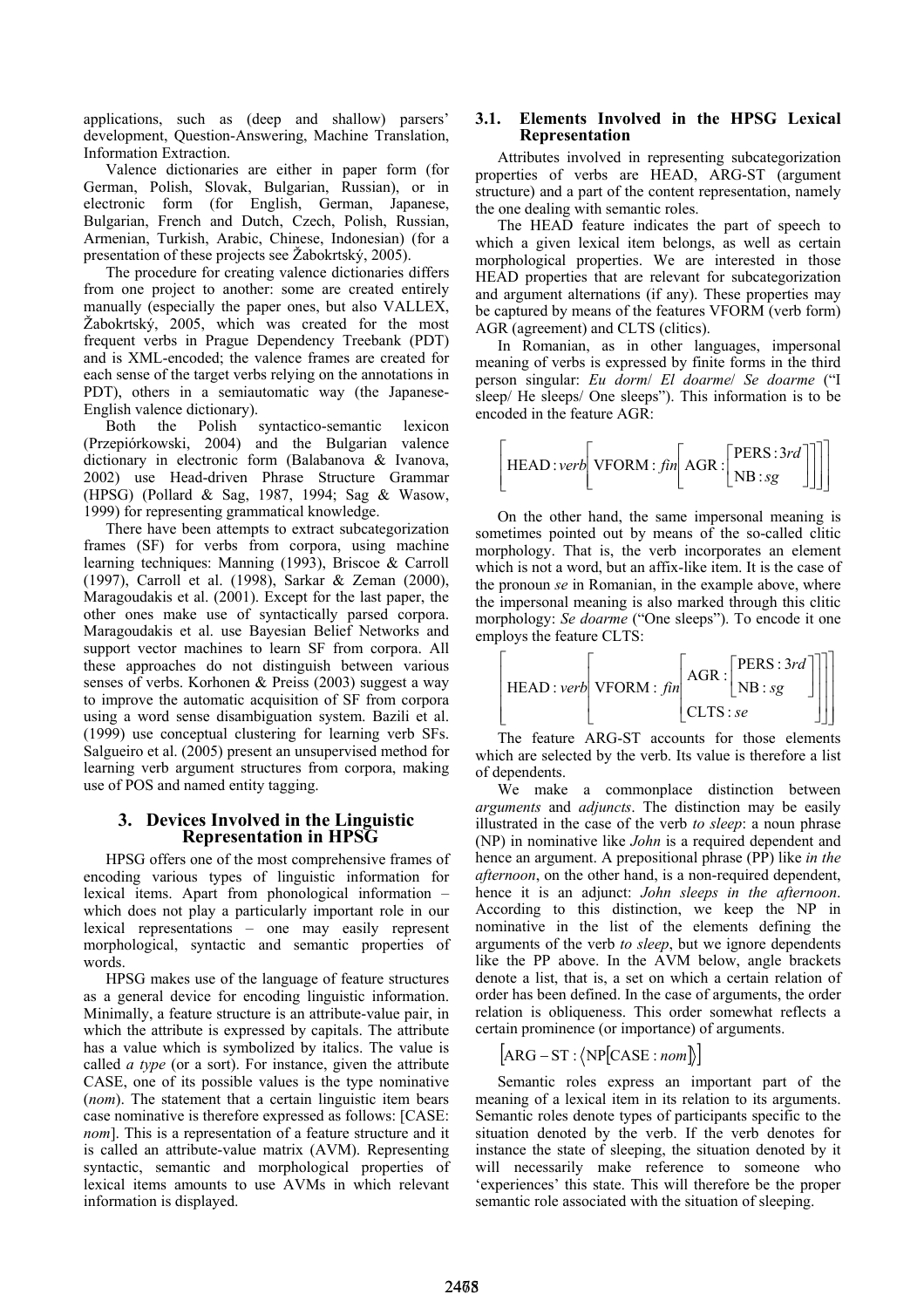In HPSG, semantic roles are currently represented by attributes such as AGENT, PATIENT, THEME, and so on. Recent works (Davis, 2001) minimize the set of these attributes. Our representations slightly depart from this procedure in the following respect: we use particular attributes for each semantic role associated with a given verb. For instance, in the case of the verb *to arrive at*, we indicate one of the semantic roles (the 'first one') by means of the attribute HE WHO/WHAT ARRIVES AT and not by means of the well-known attribute AGENT. Likewise, in the case of the other semantic role, we prefer the attribute THE PLACE TO ARRIVE AT and not the standardized semantic role PATH.

From a theoretical point of view, nothing special hinges on this option. In fact, we do not reject the hypothesis that the set of semantic roles might be reduced to a conveniently small number of members. What we get by adopting this way of representing semantic roles is just a more intuitive representation of the meaning of each verb. At the same time, this notation allows us to avoid current puzzles specific to the 'general' representation of semantic roles. For instance, we avoid saying whether a certain participant is the theme or the patient.

With these elements, the semantic part in the lexical representation of a verb like for example *to sleep* looks as follows:

## [CONT : *cont*[REL:*sleep* − *rel*[SLEEPER : 1*cont*]]]

In the representation above, CONT stands for 'content'. This attribute has as value the type *cont*. This type labels a feature structure which is richer than the representation above (other details have been ignored). The central element in the feature structure labeled *cont* is the relation (REL) *sleep* (which resembles a predicate in logic). This relation is defined by the fact that it necessarily requires a participant called SLEEPER. The sleeper is identified with the referent (in the representation above, the content) of one of the dependents in the ARG-ST list of the verb *to sleep*.

### **4. First Steps**

With the elements presented above, the first step in our research was to describe a minimal corpus of ten verbs. The selection of the verbs has been determined by several criteria: membership to the core vocabulary of Romanian, frequency of occurrence in communication, and ambiguity. We chose the following ten verbs: *a ajunge* (to arrive), *a avea* (to have), *a creşte* (to grow), *a da* (to give), *a face* (to do), *a fi* (to be), *a lua* (to take), *a pune* (to put), *a sta* (to stay), *a veni* (to come).

We agreed that the format of the description for each verb in the dictionary must be as follows:

(a) A relevant context for a given meaning

(b) A description of the argument structure (ARG-ST)

(c) A description of the HEAD features (if necessary)

(d) A description of the semantic roles (SEM ROLES)

(e) A description of the argument alternation (if any)

(f) A list of multiword expressions incorporating the word in question.

We give below a sample of description for three meanings (out of seven) of the verb *a ajunge* (to arrive):

#### *A AJUNGE 1*

• CONTEXTS:

Trenul a ajuns (în gară/acolo) "The train arrived (at the station/there)."

Cine pleacă de dimineaţă ajunge departe. "He who leaves in the morning arrives far away."

Am ajuns unde am vrut. "I arrived where I wanted to." • ARG-ST:

NP[CASE: *nom*] ∨ S[REL-DTR: **cine**];

 $(AvP[CONT: loc]) \vee (PP[PForm: la, pe, în]) \vee S[REL-$ DTR: **unde**]

• SEM-ROLES<sup>-</sup>

He who arrives at

The place to arrive at

ARGUMENT ALTERNANCE of *A AJUNGE1* (Impersonal lexical rule): impersonal reflexive

• CONTEXTS:

Se ajunge greu (pe creastă). "One reaches hard (the ridge).'

• HEAD features

VFORM׀AGR: 3rd person singular

[CLTS: 1 *reflexive* [CASE: *acc*]]

• ARG-ST:

NP[CLTS:| 1| *reflexive* [CASE: *acc*]]

(AvP[CONT: *loc*]) ∨ (PP[PForm: **la, pe, în**]) ∨S[REL-DTR: **unde**]

#### *A AJUNGE 2*

• CONTEXTS:

Ion s-a ajuns. "John got rich."

Cine a fost strângător s-a ajuns. "He who saved got rich."

• HEAD features [CLTS: *reflexive* [CASE: *acc*]]

$$
\bullet \quad \text{ARG-ST:}
$$

 $NP\begin{bmatrix} CASE : nom \\ CONT : human \end{bmatrix} \vee$  S[REL-DTR: **cine**]  $\mathsf{L}$ *CONT human CASE nom* : :

• SEM-ROLE:

He who becomes rich

#### *A AJUNGE3*

• CONTEXTS:

(Îmi) ajunge ce văd/cît cîştig/ cine mă iubeşte/cum mi se vorbeşte/că sunt consolat. "It's enough (for me) what I see/what I earn/who loves me/how they speak to me/that I am comforted."

Nu (i)-au mai ajuns banii. "The money was not enough for him.'

• HEAD features

VFORM | [AGR: 3rd person singular] • ARG-ST:

NP[CASE: *nom*] ∨ S[REL-DTR: **cine, ce, cît, cum**] ∨ S[MARKER-DTR: **că**];

(NP[CASE: *dat*])

• SEM-ROLES:

What is enough (what does suffice)

The person for whom something is enough

#### *MULTIWORD EXPRESSIONS*

A ajunge departe, a ajunge bine (a reuşi) (to succeed)

A ajunge rău (a decădea) (to decay)

A ajunge la mal (a finaliza cu bine o acţiune dificilă) (to end well a difficult action)

A-i ajunge cuiva cuţitul la os (a fi într-o situaţie disperată) (to be in a desperate situation)

A-l ajunge zilele (a îmbătrâni) (to get old)

Etc.